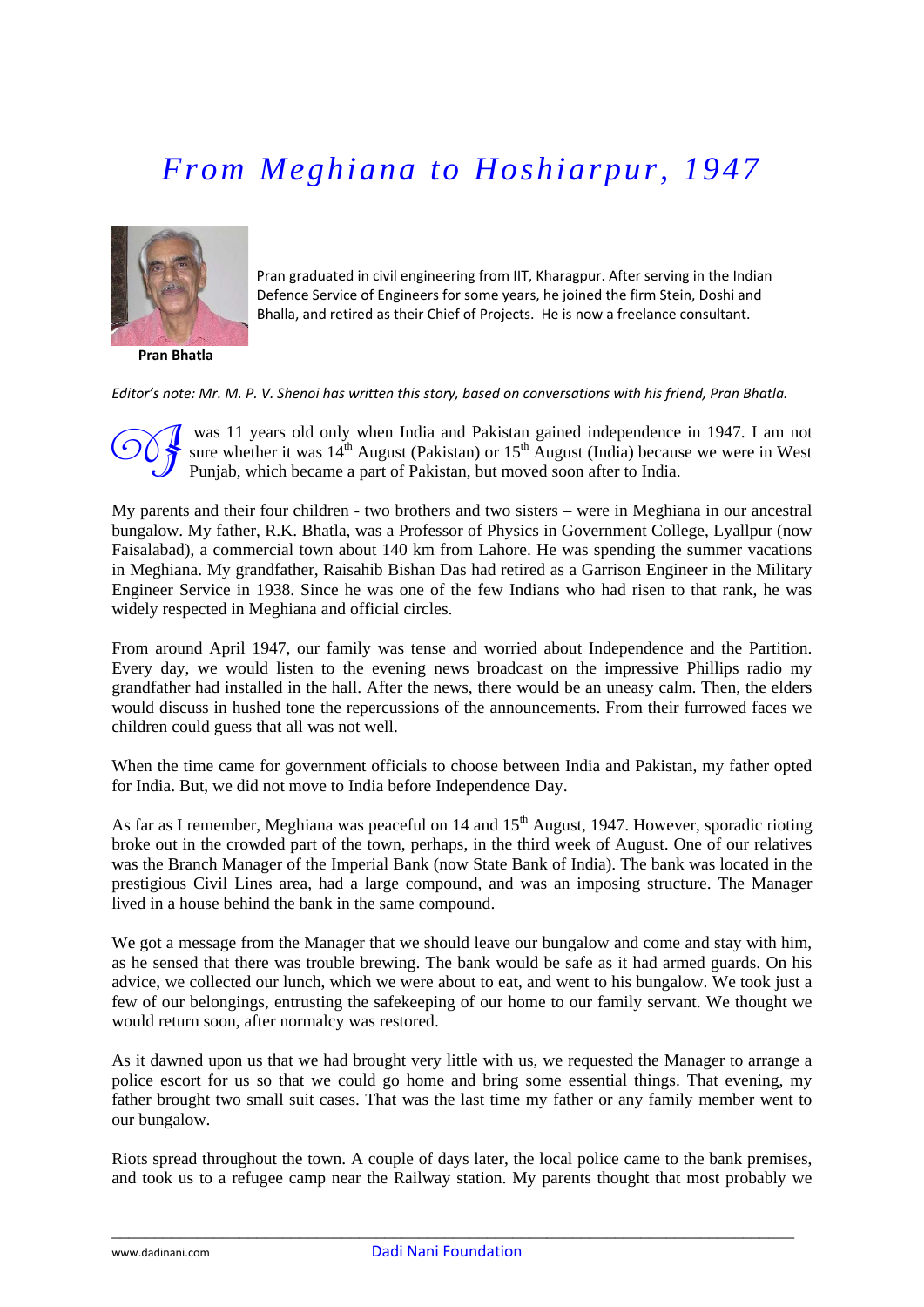would be asked to go to India. The police asked all the ladies to hand over their ornaments, and my father had to give up his double barrel gun. On the way to the camp, the vehicle slowed down frequently, but after many anxious moments, we reached our destination. As he was leaving, one of the policemen who had escorted us to the camp told us that his colleagues had wanted to kill us on the way.

We stayed in the camp for two or three days. Then we were told to pack our things and be prepared to leave by the night train to Lahore. That night we took our belongings and settled in a train bogie – but it did not move out. Next day we were told to return to the camp. We learnt Razakars had looted and burnt many of the earlier trains, and several people had died. To be safe, the authorities had suspended travel by train. After a few days we were asked to board the train in the night. This time it did move, with Indian military and local police as escorts. It stopped for long durations at several places.

The journey to India via Lahore took three days, instead of the normal one day. I remember that the moment we reached the Indian soil in early morning. W were greeted by shouts of *Sat Sri Akal* and *Jai Hind*, to which we also responded enthusiastically. Hindu and Sikh volunteers gave us a hot meal of *dal* and *chapatti*. We were so famished that I still remember that meal and the gusto with which I ate it!

Then the train went onto Amritsar, where we all got down. My father went somewhere, came back after an hour or so, and said that we had to proceed to Jalandhar. We took a train to Jalandhar, but were asked to get down at Kartarpur, just a few kilometres from Jalandhar, perhaps because the Jalandhar railway station was overcrowded.

We went by a military truck from Kartarpur directly to the Muslim area of Jalandhar. Our family and another family were allotted a house left by a Muslim family that had gone over to Pakistan. The house was old, cramped, and smelly but we hardly had a choice. We unpacked our belongings and started settling down.

In the meanwhile, my father went alone to Hoshiarpur, where he had been appointed as a professor at the Government College. The Hoshiarpur District Magistrate allotted him a house vacated by a Muslim family. After getting the house cleaned and made habitable, he came to Jalandhar to pick us up. However, when we reached Hoshiarpur, we found that this house had been temporarily allocated to Muslims who were waiting safe passage to Pakistan. We had to stay in a makeshift place, sharing the accommodation.

After a week or so, the house was vacated and we moved in. We children started going to new schools, and slowly the family started developing a routine in the new place.

Even in the times of strife and hatred, there are instances of just and humane actions. Some time in early 1948, my father and two his colleagues, Professors Mehra and Chadda, found out that their household belongings in Lyallpur had been kept safe, and that they could come there to get it. Mr. J.L. Wilson, a European, was the Principal of Government College, Lyallpur. He had instructed the Vice-Principal, Professor Hashmat Khan, to gather the belongings of Hindu professors who had left, and store it in on the college campus. Now a message was sent through military channels that these belongings could be collected.

The three professors sought and got the help of the armed forces. They went to Lyallpur in military convoys. There they sorted out their luggage by candlelight in the night to avoid possible attacks by local Razakars. By the time only about three fourths of the military truck had been loaded with the belongings, it was suspected that the Razakars had got the scent, and the truck along with the three professors was driven away to a military camp. However, Professor Hashmat Khan gathered the remaining belongings, loaded them on a tonga, and sent the tonga to the same camp, escorted by two gun carrying students on bicycles!

\_\_\_\_\_\_\_\_\_\_\_\_\_\_\_\_\_\_\_\_\_\_\_\_\_\_\_\_\_\_\_\_\_\_\_\_\_\_\_\_\_\_\_\_\_\_\_\_\_\_\_\_\_\_\_\_\_\_\_\_\_\_\_\_\_\_\_\_\_\_\_\_\_\_\_\_\_\_\_\_2